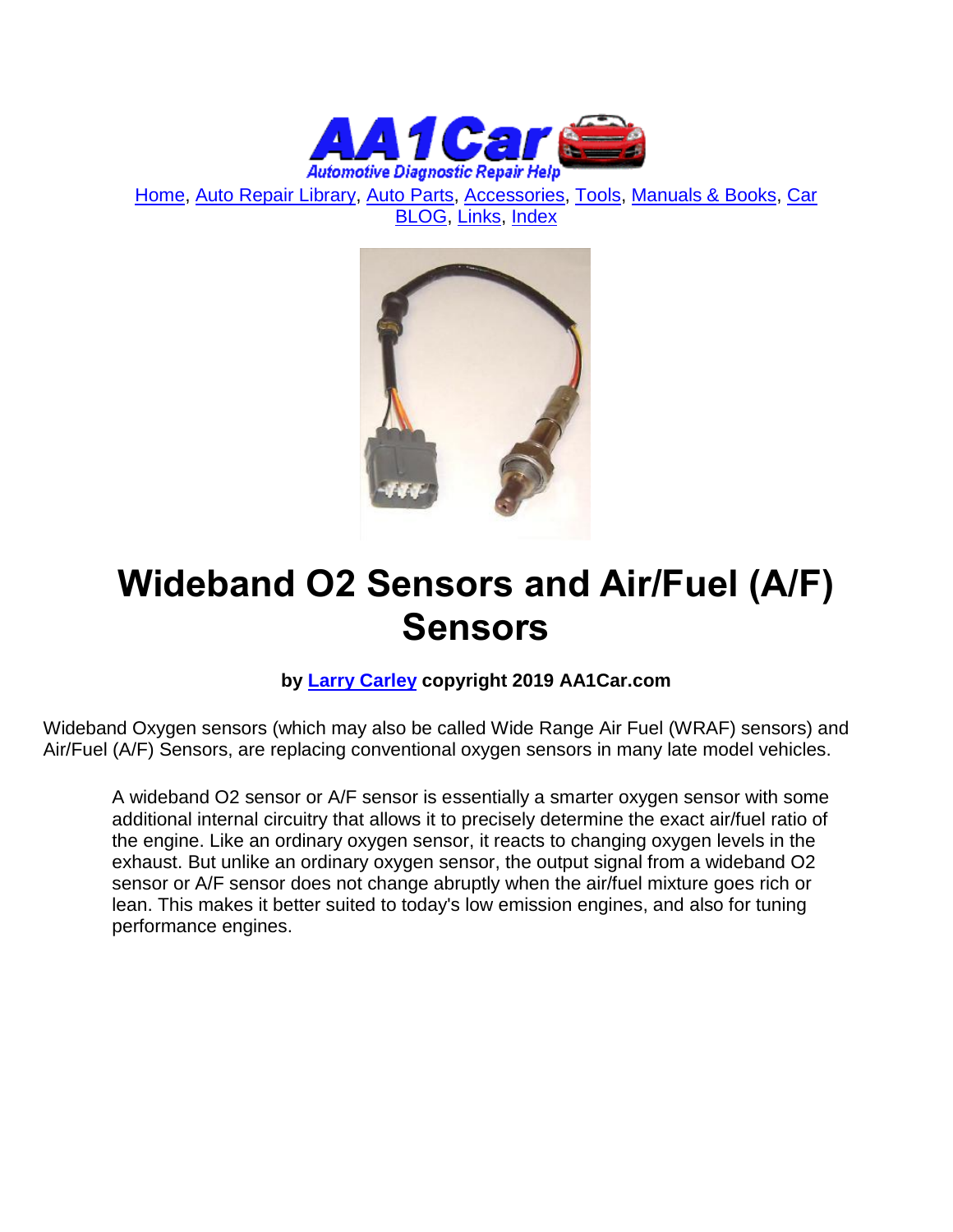Heated Wide-band sensor (measuring current



### **Oxygen Sensor Outputs**

An ordinary oxygen sensor is really more of a rich/lean indicator because its output voltage jumps up to 0.8 to 0.9 volts when the air/fuel mixture is rich, and drops to 0.3 volts or less when the air/fuel mixture is lean. By comparison, a wideband O2 sensor or A/F sensor provides a gradually changing current signal that corresponds to the exact air/fuel ratio.

Another difference is that the sensor's output voltage is converted by its internal circuitry into a variable current signal that can travel in one of two directions (positive or negative). The current signal gradually increases in the positive direction when the air/fuel mixture becomes leaner. At the "stoichiometric" point when the air/fuel mixture is perfectly balanced (14.7 to 1), which is also referred to as "Lambda", the current flow from the sensor stops and there is no current flow in either direction. And when the air/fuel ratio becomes progressively richer, the current reverses course and flows in the negative direction.

The PCM sends a control reference voltage (typically 3.3 volts on Toyota A/F sensor applications, 2.6 volts on Bosch and GM wideband sensors) to the sensor through one pair of wires, and monitors the sensor's output current through a second set of wires. The sensor's output signal is then processed by the PCM, and can be read on a scan tool as the air/fuel ratio, a fuel trim value and/or a voltage value depending on the application and the display capabilities of the scan tool.

For applications that display a voltage value, anything less than the reference voltage indicate a rich air/fuel ratio while voltages above the reference voltage indicates a lean air/fuel ratio. On some of the early Toyota OBD II applications, the PCM converts the A/F sensor voltage to look like that of an ordinary oxygen sensor (this was done to comply with the display requirements of early OBD II regulations).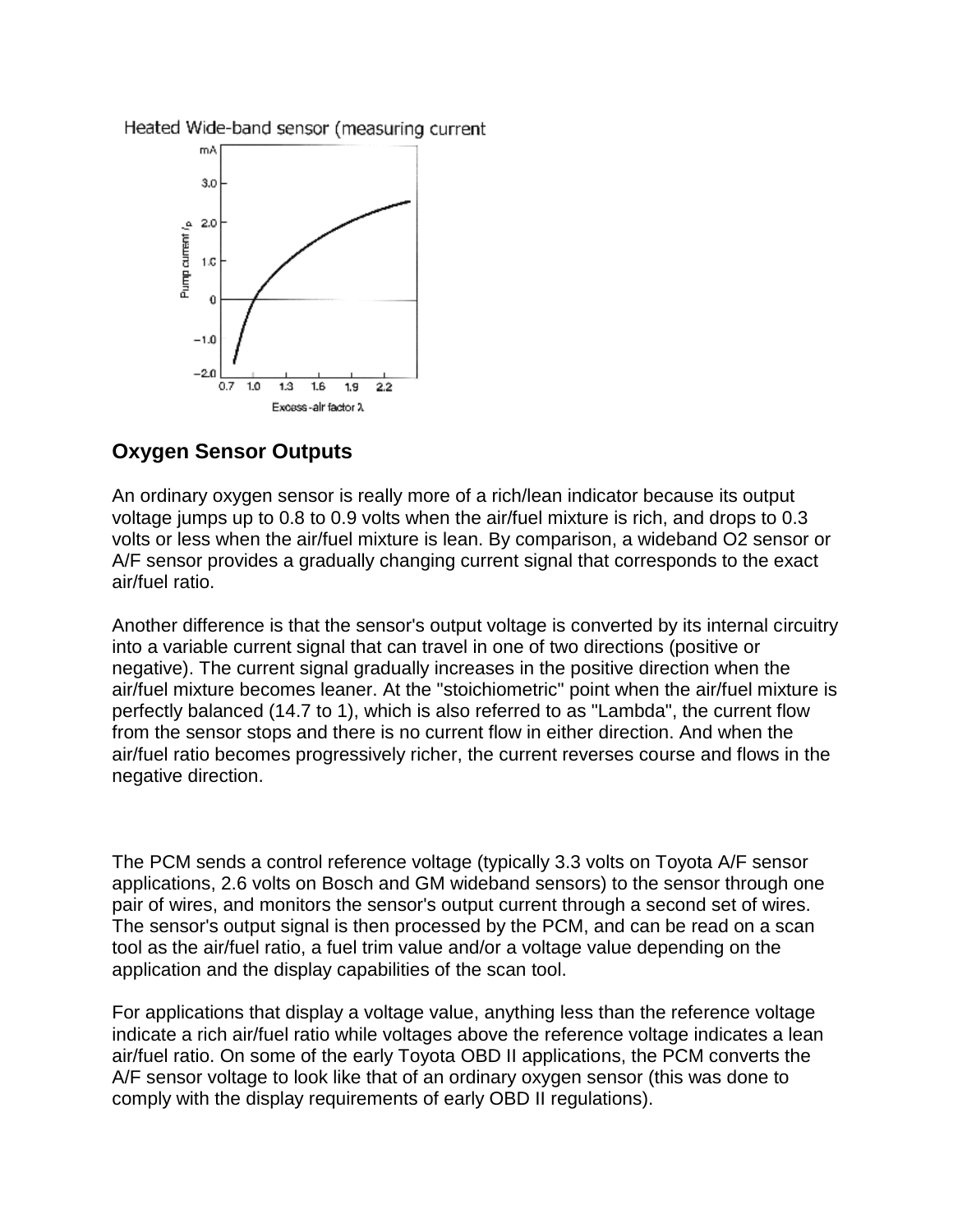#### **How a Wideband O2 Sensor Works**

Internally, wideband O2 sensors and A/F sensors appear to be similar to conventional zirconia planar oxygen sensors. There is a flat ceramic strip inside the protective metal nose cone on the end of the sensor. The ceramic strip is actually a dual sensing element that combines a "Nerst effect" oxygen pump and "diffusion gap" with the oxygen sensing element. All three are laminated on the same strip of ceramic.



Exhaust gas enters the sensor through vents or holes in the metal shroud over the tip of the sensor and reacts with the dual sensor element. Oxygen diffuses through the ceramic substrate on the sensor element. The reaction causes the Nerst cell to generate a voltage just like an ordinary oxygen sensor. The oxygen pump compares the change in voltage to the control voltage from the PCM, and balances one against the other to maintain an internal oxygen balance. This alters the current flow through the sensor creating a positive or negative current signal that indicates the exact air/fuel ratio of the engine.

The current flow is not much, usually only about 0.020 amps or less. The PCM then converts the sensor's analog current output into a voltage signal that can then be read on your scan tool.

What's the difference between a wideband O2 sensor and an A/F sensor? Wideband 2 sensors typically have 5 wires while most A/F sensors have 4 wires.

## **O2 SENSOR HEATER CIRCUIT**

Like ordinary oxygen sensors, wideband O2 sensors and A/F sensors also have an internal heater circuit to help them reach operating temperature quickly. To work properly, wideband and A/F sensors require a higher operating temperature: 1292 to 1472 degrees F versus about 600 degrees F for ordinary oxygen sensors. Consequently, if the heater circuit fails, the sensor may not put out a reliable signal.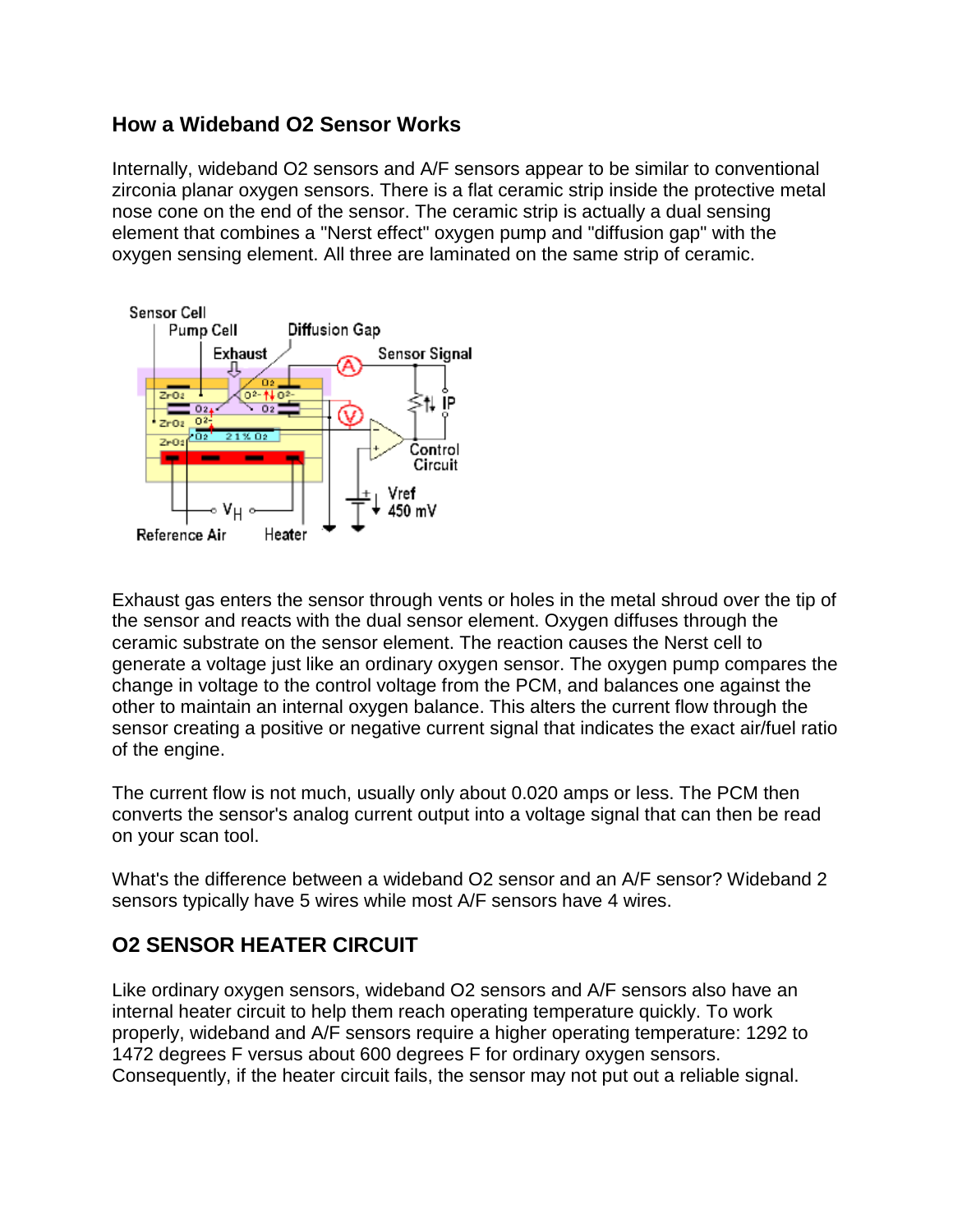The heater circuit is energized through a relay, which turns on when the engine is cranked and the fuel injection relay is energized. The heater circuit can pull up to 8 amps on some engines, and is usually pulse width modulated (PWM) to vary the amount of heat depending on engine temperature (this also prevents the heater from getting too hot and burning out). When the engine is cold, the duty ratio (on time) of the heater circuit will be higher than when the engine is hot. A failure in the heater circuit will usually turn on the Malfunction Indicator Lamp (MIL) and set a P0125 diagnostic trouble code (DTC).

## **Oxygen Sensor Problems**

Like ordinary oxygen sensors, wideband O2 sensors and A/F sensors are vulnerable to contamination and aging. They can become sluggish and slow to respond to changes in the air/fuel mixture as contaminants build up on the sensor element. Contaminants include phosphorus from motor oil (from worn valve guides and rings), silicates from antifreeze (leaky head gasket or intake gaskets, or cracks in the combustion chamber that leak coolant), and even sulfur and other additives in gasoline. The sensors are designed to last upwards of 150,000 miles but may not go the distance if the engine burns oil, develops an internal coolant leak or gets some bad gas.

Wideband 2 sensors and A/F sensors can also be fooled by air leaks in the exhaust system (leaky exhaust manifold gaskets) or compression problems (such as leaky or burned exhaust valves) that allow unburned air to pass through the engine and enter the exhaust.

## **Wideband A/F Sensor Diagnostics**

As a rule, the OBD II system will detect any problems that affect the operation of the oxygen or A/F sensors and set a DTC that corresponds to the type of fault. Generic OBD II codes that indicate a fault in the O2 or A/F sensor heater circuit include: P0036, P0037, P0038, P0042, P0043, P0044, P0050, P0051, P0052, P0056, P0057, P0058, P0062, P0063, P0064.

Codes that indicate a possible fault in the oxygen sensor itself include any code from P0130 to P0167. There may be additional OEM "enhanced "P1" codes that will vary depending on the year, make and model of the vehicle.

The symptoms of a bad wideband O2 sensor or A/F sensor are essentially the same as those of a conventional oxygen sensor: Engine running rich, poor fuel economy and/or an emission failure due to higher than normal levels of carbon monoxide (CO) in the exhaust.

Possible causes in addition to the sensor itself having failed include bad wiring connections or a faulty heater circuit relay (if there are heater codes), or a wiring fault,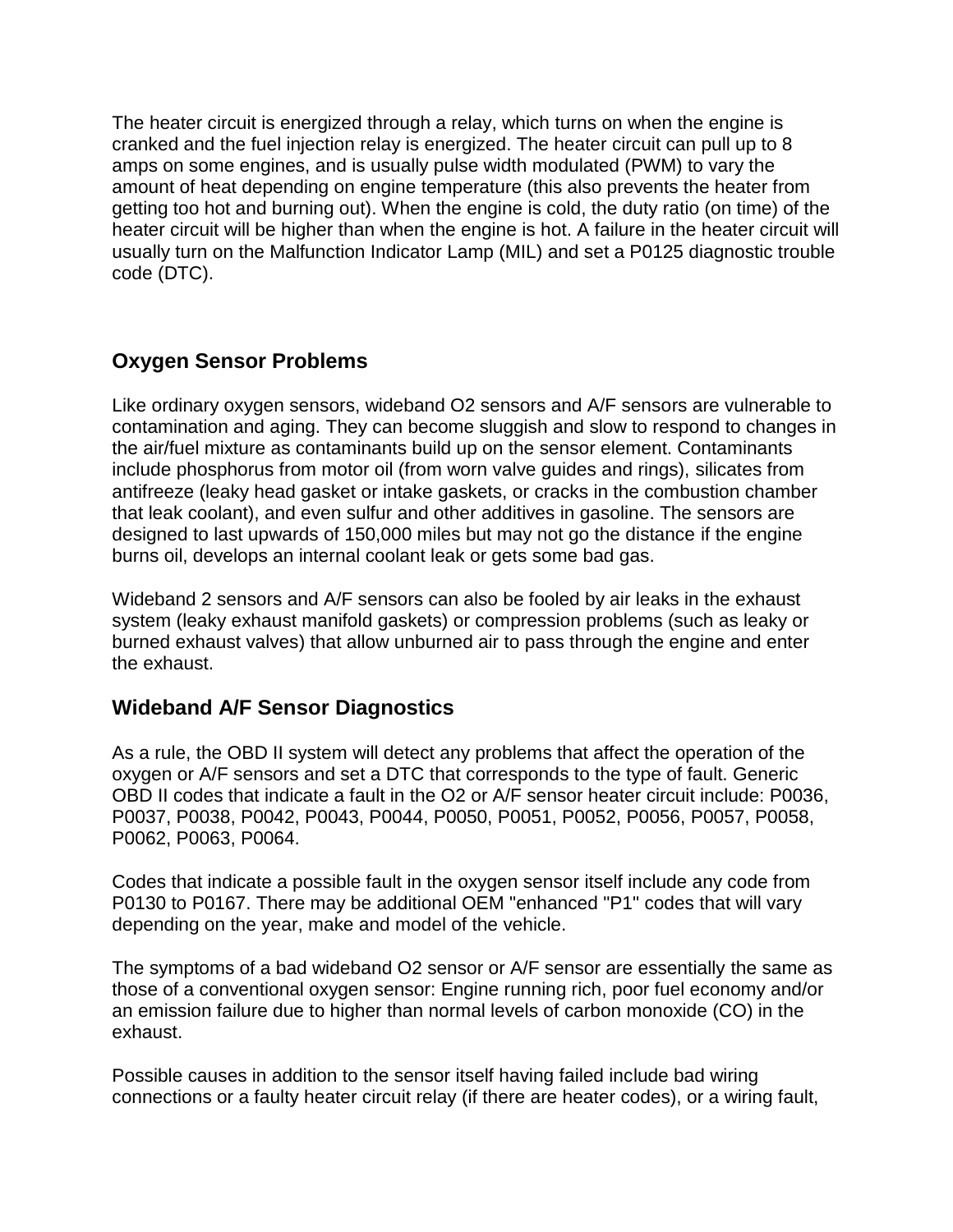leaky exhaust manifold gasket or leaky exhaust valves if there are sensor codes indicating a lean fuel condition.

What to Check: How the sensor responds to changes in the air/fuel ratio. Plug a scan tool into the vehicle diagnostic connector, start the engine and create a momentary change in the air/fuel radio by snapping the throttle or feeding propane into the throttle body. Look for a response from the wideband O2 sensor or A/F sensor. No change in the indicated air/fuel ratio, Lambda value, sensor voltage value or short term fuel trim number would indicate a bad sensor that needs to be replaced.

Other scan tool PIDS to look at include the OBD II oxygen heater monitor status, OBD II oxygen sensor monitor status, loop status and coolant temperature. The status of the monitors will tell you if the OBD II system has run its self-checks on the sensor. The loop status will tell you if the PCM is using the wideband O2 or A/F sensor's input to control the air/fuel ratio. If the system remains in open loop once the engine is warm, check for a possible faulty coolant sensor.

Another way to check the output of a wideband O2 sensor or A/F sensor is to connect a digital voltmeter or graphing multimeter in series with the sensor's voltage reference line (refer to a wiring diagram for the proper connection). Connect the black negative lead to the sensor end of the reference wire, and the red positive lead to the PCM end of the wire. The meter should then show an increase in voltage (above the reference voltage) if the air/fuel mixture is lean, or a drop in voltage (below the reference voltage) if the mixture is rich.

The output of a wideband O2 sensor or A/F sensor can also be observed on a digital storage oscilloscope by connecting one lead to the reference circuit and the other to the sensor control circuit. This will generate a waveform that changes with the air/fuel ratio. The scope can also be connected to the sensor's heater wires to check the duty cycle of the heater circuit. You should see a square wave pattern and a decrease in the duty cycle as the engine warms up.

#### **Wideband Oxygen Sensor Tech Tips**

\* On Honda 5-wire "Lean Air Fuel" (LAF) sensors, the 8-pin connector pin for the sensor contains a special "calibration" resistor. The value of the resistor can be determined by measuring between terminals 3 and 4 with an ohmmeter, and will be 2.4K ohms, 10K ohms or 15k ohms depending on the application. If the connector is damaged and must be replaced, the replacement must have the same value as the original. The reference voltage from the PCM to the sensor on these engines is 2.7 volts.

\* Saturn also uses a special trim resistor in their wideband O2 sensor connector (pins 1 & 6). The resistor is typically 30 to 300 ohms. The PCM supplied reference voltage is 2.4 to 2.6 volts.